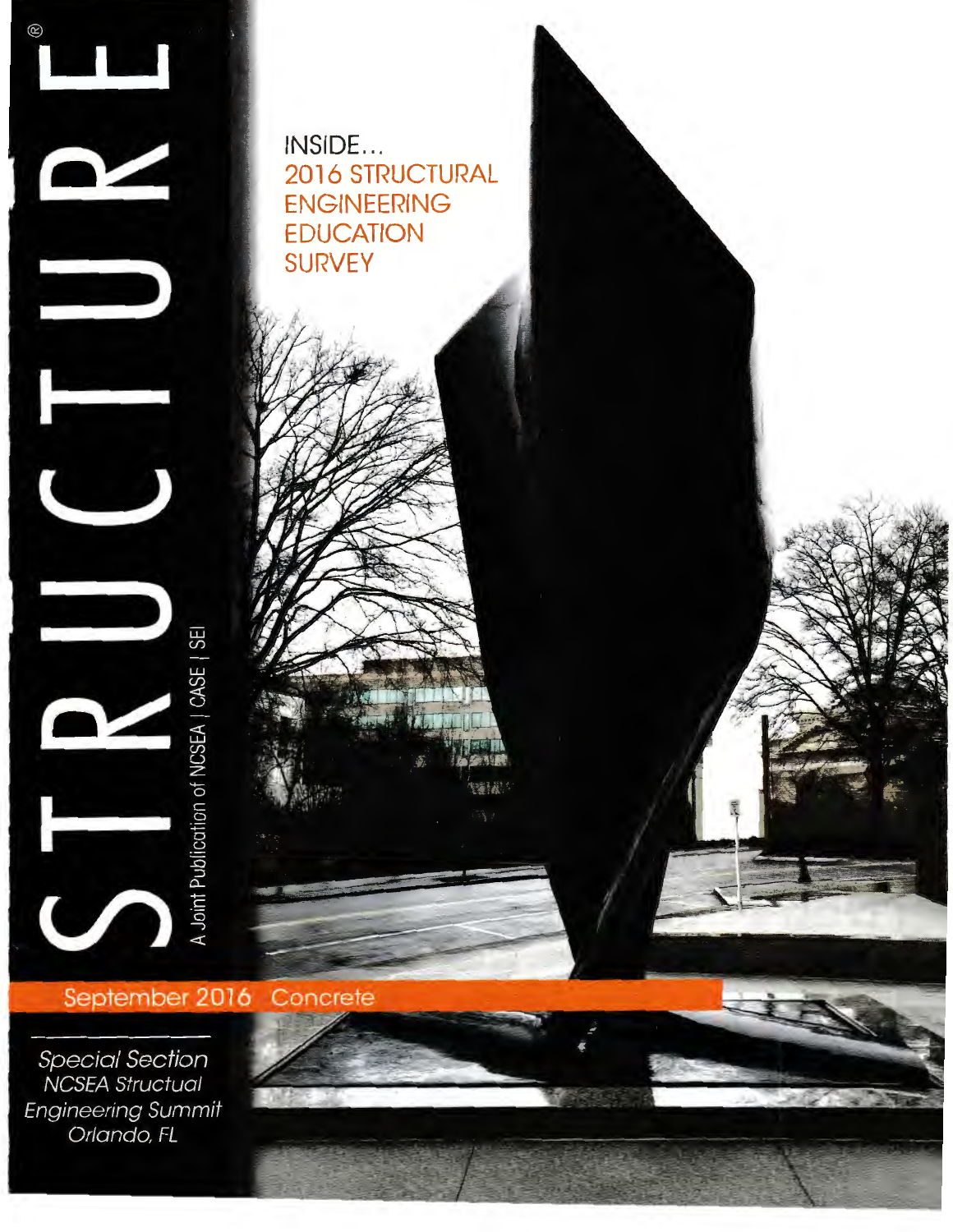# 2016 NCSEA Structural Engineering Curriculum Survey

*By Brent Perkins,* PE., SE., *NCSEA Basic Education Committee Chair* 

The National Council of Structural Engineers Associations<br>
(NCSEA) is pleased to present the results of the 2016 NCSEA<br>
Structural Engineering Curriculum Survey. The survey is a<br>
triennial review of the recommended NCSEA S he National Council of Structural Engineers Associations (NCSEA) is pleased to present the results of the 2016 NCSEA Structural Engineering Curriculum Survey. The survey is a triennial review of the recommended NCSEA Structural the country that offer educational opportunities for students desiring to become professional civil/structural engineers. Since 2002, the NCSEA has promoted the recommended NCSEA Structural Engineering Curriculum as the core subject matter deemed necessary by the profession for a sound educational background in structural engineering. The recommended curriculum consists of the following twelve courses: Structural Analysis 1, Structural Analysis 2, Matrix Methods, Steel Design 1, Steel Design 2, Concrete Design 1, Concrete Design 2 (Prestressed and Post-tensioned), Timber Design, Masonry Design, Dynamic Behavior of Structures, Foundation Design/Soil Mechanics, and Technical Writing.

### The Survey Process

The NCSEA Basic Education Committee (BEC) began the process of planning for the 2016 Curriculum Survey soon after the results of the previous survey were published in the August 2013 Edition of STRUCTURE magazine. The list of schools that were contacted for participation in this year's survey was first verified by reviewing all engineering programs accredited by ABET as Civil Engineering, Architectural Engineering, Structural Engineering, Civil Engineering Technology, Architectural Engineering Technology, and other similar related programs. There were 251 ABET-accredited engineering schools and 47 ABET-accredited engineering technology schools invited for survey participation. After confirming schools for survey participation, the NCSEA BEC members verified existing or provided new, contact information for a professor/instructor at each of rhe schools to be surveyed. The school's professor/instructor contact was usually selected because they serve as chair of their department, or they taught structural engineering related courses.

The survey was developed by the NCSEA BEC and deployed in three phases to improve the response rate. Phase 1 of the survey was delivered to each contact via email, with the participant given the option to complete an online survey or to download and complete a downloadable PDF form. Phase 2 was a paper survey that was mailed to the contacts that did not respond to the Phase 1 participation request. The Phase 2 paper survey provided the option for the participant to provide responses using the online survey or for the paper survey to be completed and returned via mail, email, or facsimile. Phase 3 was conducted by the NCSEA BEC and its representatives using the internet to research the engineering schools that did not respond to Phase 1 or 2. It involved studying the school's website to determine the courses offered. Phase 3 was not utilized for the engineering technology schools that did not respond to Phase 1 or 2. After Phase 3 of the survey was completed, and before publication of the results, the NCSEA BEC emailed each Phase 3 engineering school to provide

#### **Percent of Engineering Schools that Offer the Indicated Number of Recommended Courses**



*Figure* J.









*Figure 3.* 

# SECB Education Certificate

See Page 8 for exciting news regarding recognition of student fulfillment of the SECB structural engineering curricula.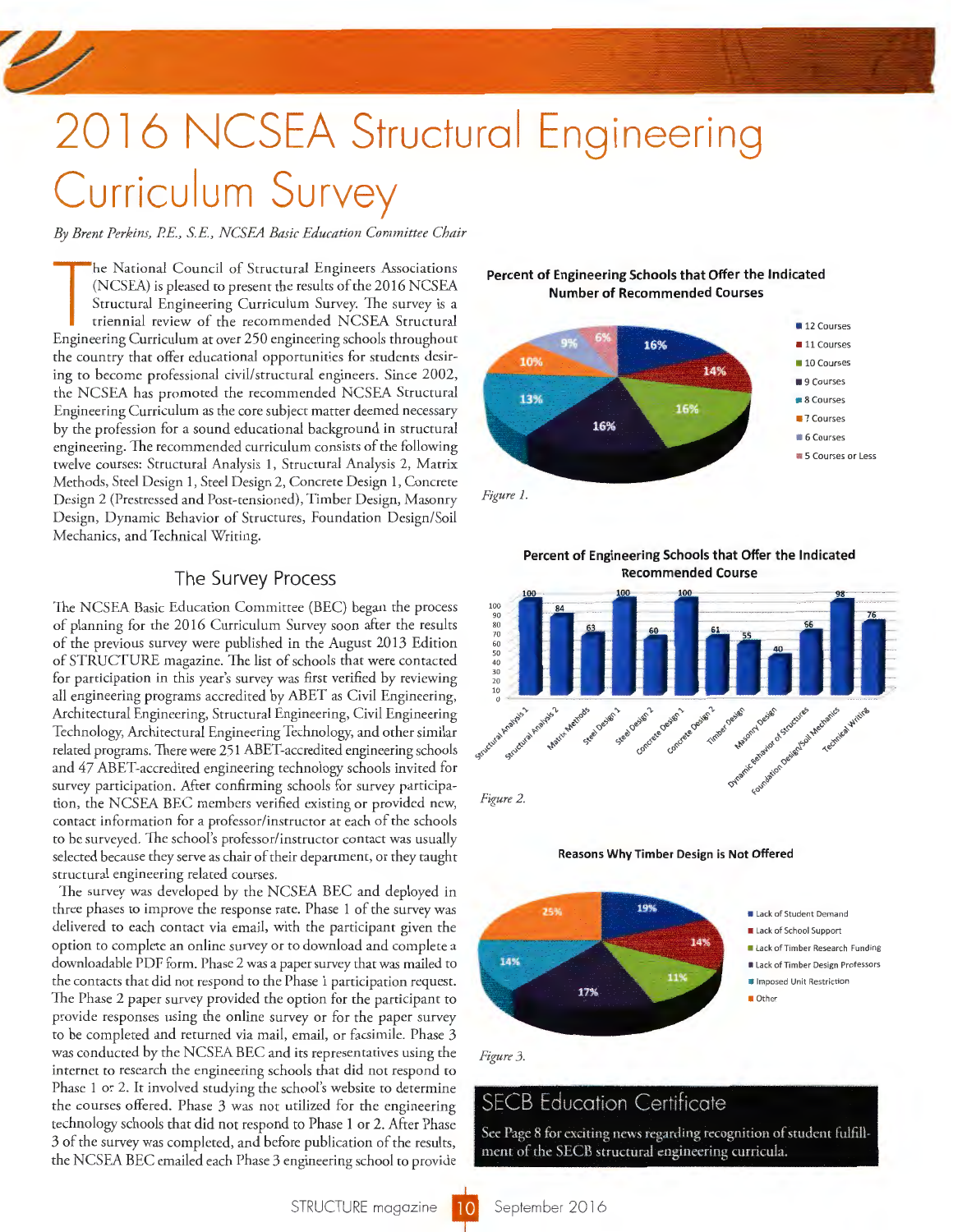them with one final opportunity to review the survey results and report any corrections prior to publication.

#### Reasons Why Masonry Design is Not Offered

## The Survey Results

The NCSEA BEC considers the school-reported response to the survey successful, as 118 of 251 engineering schools self-responded to the survey by participating in Phase 1 or 2, for a response rate of over 45 percent. There were 16 engineering technology programs that also self-responded to the survey, and we appreciate their participation even though these results are not included here. The enclosed list indicates the number of recommended courses that are offered at each school. Schools that participated in Phase 1 or 2 of the survey are shown in **bold text**. Schools that did not directly participate in Phase 1 or 2, bur were part of the BEC Phase 3 research, are also included. The percent of engineering schools that offer the indicated number of recommended courses is shown in *Figure 1.* The percent of engineering schools that offer each of the recommended courses is provided in *Figure 2.* 

Past survey results have indicated that Timber and Masonry Design courses are not taught at nearly the same frequency as Steel and Concrete Design courses. The 2016 NCSEA Structural Engineering Curriculum Survey included additional questions as to why Timber and Masonry Design courses are not being offered in an effort to better understand the challenges schools face in offering these courses. *Figure 3* records the survey participant's response to why a Timber Design course is nor offered ar rheir school. Likewise, *Figure 4* indicates the survey participant's response to why a Masonry Design course is not offered. The survey also asked survey participants if their school offered



any form of special acknowledgment for a student that concentrates in structural engineering. The special structural engineering acknowledgment results are presented in *Figure* 5 *(page* 13).

The wealth of information collected as part of the survey process prevents publication of all results in this article. Further survey results, including a listing of the recommended courses offered at each school, and if the school offers any post-graduation acknowledgement of a concentration in structural engineering, is available in the electronic version of STRUCTURE magazine at **www.STRUCTUREmag.org**. Later this year, the NCSEA BEC intends to make all of the survey results, including a listing of additional structural engineering courses offered at each school, available on the NCSEA website at www.ncsea.com.

*continued on next page* 

| School                                             | Recommended            | <b>Case Western Reserve University</b>            | 8  | Idaho State University                        | 10           |
|----------------------------------------------------|------------------------|---------------------------------------------------|----|-----------------------------------------------|--------------|
|                                                    | <b>Courses Offered</b> | Catholic University of America                    | 8  | Illinois Institute of Technology              | 8            |
| <b>Alabama A&amp;M University</b>                  | 6                      | Central Connecticut State University              |    | Indiana University - Purdue University        |              |
| Arizona State University                           |                        | Christian Brothers University                     | 6  | Fort Wayne                                    | 5            |
| Arkansas State University                          |                        | Clarkson University                               | 12 | lowa State University                         |              |
| <b>Auburn University</b>                           | 12                     | <b>Clemson University</b>                         | 12 | Jackson State University                      |              |
| <b>Boise State University</b>                      |                        | Clevelond State University                        | 10 | Johns Hopkins University                      |              |
| <b>Bradley University</b>                          |                        | College of New Jersey                             | 9  | <b>Kansas State University</b>                | 12           |
| <b>Brigham Young University</b>                    | 11                     | <b>Colorado School of Mines</b>                   | 11 | Lafayette College                             | 11           |
| Brigham Young University - Idaho                   |                        | <b>Colorado State University</b>                  | 11 | <b>Lamar University</b>                       |              |
| Brown University                                   |                        | Columbia University                               | 12 | <b>Lawrence Technological University</b>      | 12           |
| <b>Bucknell University</b>                         | 10                     | Cornell University                                | 11 | Lehigh University                             |              |
| California Baptist University                      |                        | <b>Drexel University</b>                          |    | Lipscomb University                           | 6            |
| California Institute of Technology                 | 6                      | <b>Duke University</b>                            | 8  | Louisiano State University                    | 10           |
| California Polytechnic State University -          |                        | Embry-Riddle Aeronautical University -            |    | Louisiana Tech University                     | 10           |
| <b>San Louis Obispo</b>                            | 12                     | Daytona Beach                                     | 8  | Loyola Marymount University                   |              |
| California State Polytechnic University - Pomona 8 |                        | Florida A&M University/Florida State University 9 |    | <b>Manhattan College</b>                      |              |
| California Stote University - Chico                | 6                      | Florida Atlantic University                       |    | <b>Marquette University</b>                   |              |
| California State University - Fresno               | 12                     | <b>Florida Gulf Coast University</b>              | 6  | Massachusetts Institute of Technology         |              |
| California State University - Fullerton            | 9                      | <b>Florida Institute of Technology</b>            |    | <b>Merrimack College</b>                      |              |
| California State University - Long Beach 12        |                        | Florida International University                  |    | Messigh College                               |              |
| California State University - Los Angeles          | 10                     | George Mason University                           | 10 | Michigan State University                     |              |
| California State University - Northridge           | 6                      | <b>George Washington University</b>               | 11 | Michigan Technological University             | 10           |
| California State University - Sacramento           | -11                    | Georgia Institute of Technalogy                   | 10 | Milwaukee School of Engineering               | 12           |
| <b>Carnegie Mellon</b>                             |                        | Georgia Southern University                       |    | Minnesota State University - Mankata          | 7            |
| Caribbean University                               |                        | Gonzaga University                                | 11 | <b>Mississippi State University</b>           | $\mathbf{1}$ |
| Carroll College                                    |                        | <b>Howard University</b>                          |    | Missouri University of Science and Technology | 12           |

| Idaho State University                        | 10              |
|-----------------------------------------------|-----------------|
| Illinois Institute of Technology              | 8               |
| Indiana University - Purdue University        |                 |
| Fort Wayne                                    | 5               |
| lowa State University                         | 9               |
| Jackson State University                      | 9               |
| Johns Hopkins University                      | 9               |
| <b>Kansas State University</b>                | 12              |
| Lafayette College                             | $\overline{11}$ |
| <b>Lamar University</b>                       | 7               |
| Lawrence Technological University             | 12              |
| Lehigh University                             | 9               |
| Lipscomb University                           | 6               |
| Louisiano State University                    | 10              |
| Louisiana Tech University                     | 10              |
| Loyola Marymount University                   | 6               |
| <b>Manhattan College</b>                      | 9               |
| <b>Marquette University</b>                   | 8               |
| Massachusetts Institute of Technology         | 9               |
| Merrimack College                             | 8               |
| Messiah College                               | 8               |
| Michigan State University                     | 9               |
| Michigan Technological University             | 10              |
| Milwaukee School of Engineering               | 12              |
| Minnesota State University - Mankata          | 7               |
| Mississippi State University                  | 11              |
| Missouri University of Science and Technology | 12              |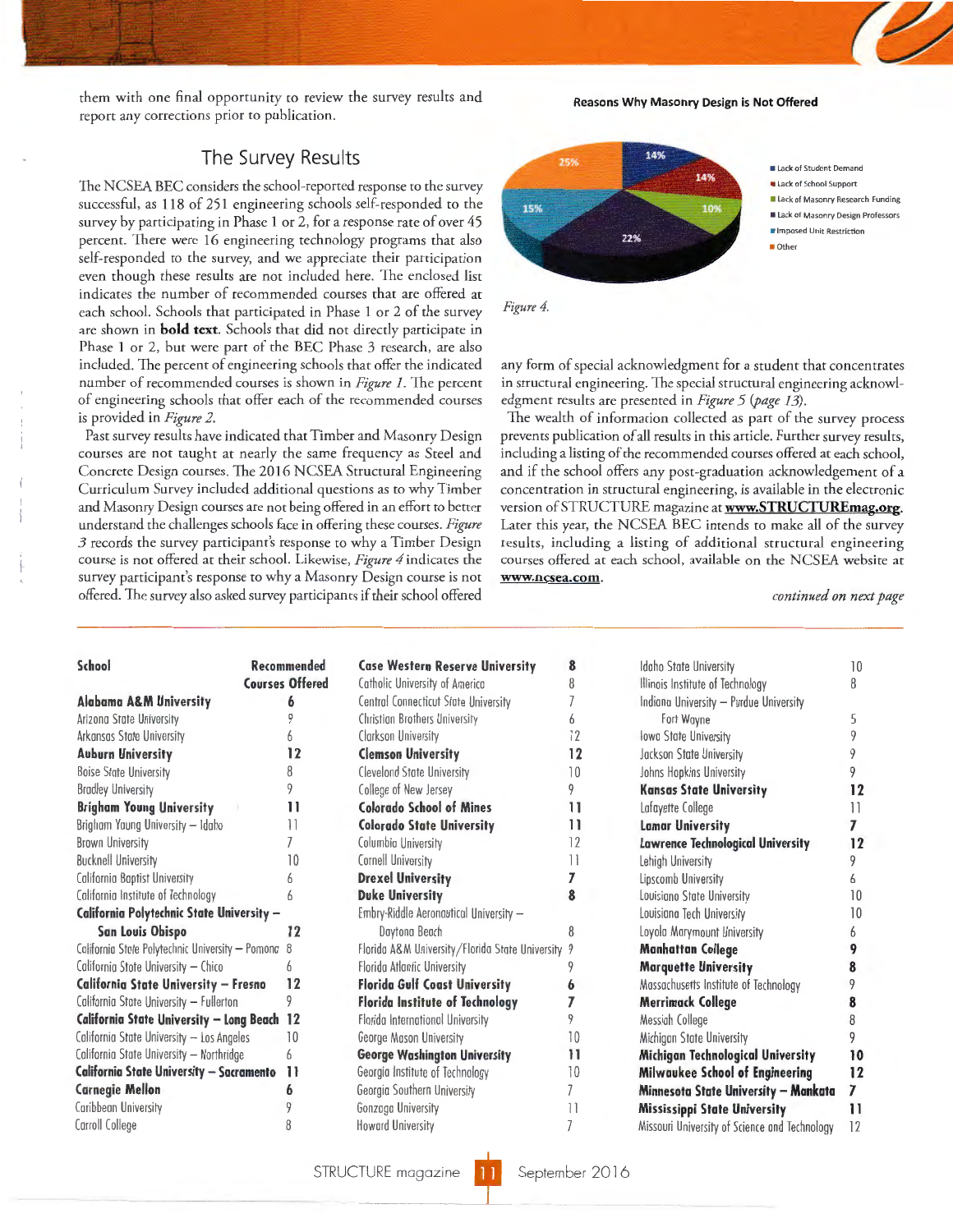| <b>Montana State University</b>             | 10              |
|---------------------------------------------|-----------------|
| Morgan State University                     | 6               |
| New Jersey Institute of Technology          | 5               |
| New Mexico Institute of Mining & Technology | 10              |
| New Mexico State University                 | 9               |
| North Carolina A&T State University         | 12              |
| North Carolina State University             | 11              |
|                                             |                 |
| North Dakota State University               | 10              |
| <b>Northeastern University</b>              | 10              |
| Northern Arizona University                 | $\overline{1}$  |
| <b>Northwestern University</b>              | 8               |
| Norwich University                          | 9               |
| <b>Ohio Northern University</b>             | 4               |
| <b>Ohio State University</b>                | 10              |
| <b>Ohio University</b>                      | 12              |
|                                             | п               |
| <b>Oklahoma State University</b>            |                 |
| <b>Old Dominion University</b>              | 11              |
| <b>Oregon Institute of Technology</b>       | 8               |
| <b>Oregon State University</b>              | 12              |
| Pennsylvania State University               | 12              |
| Pennsylvania State University - Harrisburg  | 9               |
| Polytechnic University of Puerto Rico       | 10              |
| <b>Portland State University</b>            | 12              |
| Proirie View A&M University                 | 7               |
| Princeton University                        | 8               |
|                                             |                 |
| Purdue University                           | 12              |
| <b>Purdue University Northwest</b>          | 6               |
| Rensselaer Polytechnic Institute            | 11              |
| <b>Rice University</b>                      | 9               |
| Roger Williams University                   | $\overline{1}$  |
| Rose-Hulman Institute of Technology         | 10              |
| <b>Rowan University</b>                     | 11              |
| Rutgers                                     | 12              |
| <b>Saint Louis University</b>               | 9               |
| Saint Martin's University                   | 8               |
|                                             |                 |
| San Diego State University                  | 7               |
| <b>San Francisco State University</b>       | 8               |
| San Jose State University                   | 5               |
| <b>Santa Clara University</b>               | 12              |
| Seattle University                          | $\overline{10}$ |
| <b>South Dakota School of Mines</b>         |                 |
| and Technology                              | 10              |
| South Dakota State University               | 9               |
| Southern Illinois University - Carbondale   | 6               |
| Southern Illinois University - Edwardsville | 12              |
| Southern Methodist University               | 9               |
|                                             |                 |
| Southern University and Agricultural        |                 |
| and Mechanical College                      | 6               |
| <b>Stanfard University</b>                  | 5               |
| Stevens Institute of Technology             | 10              |
| Swarthmore College                          | 3               |
| <b>Syracuse University</b>                  | 10              |
| <b>Temple University</b>                    | 11              |
| Tennessee State University                  | 6               |
|                                             |                 |
| Tennessee Technological University          | $\overline{10}$ |
| Texos A&M University - College Station      | 7               |
| Texas A&M University - Kingsville           | 9               |
| Texas Tech University                       | Ħ               |
| <b>The Citadel</b>                          | 12              |

| Montana State University                       | 10                                    | The City College of New York              | 9                    | University of Nevodo - Las Vegos                       | $\overline{\phantom{0}}$              |
|------------------------------------------------|---------------------------------------|-------------------------------------------|----------------------|--------------------------------------------------------|---------------------------------------|
| Morgan State University                        | 6                                     | The Cooper Union                          | $\overline{10}$      | University of Nevada - Reno                            | 9                                     |
| New Jersey Institute of Technology             | 5                                     | <b>Trine University</b>                   | 10                   | <b>University of New Hampshire</b>                     | 12                                    |
| New Mexico Institute of Mining & Technology    | 10                                    | <b>Tufts University</b>                   | 7                    | <b>University of New Hoven</b>                         | 5                                     |
| New Mexico State University                    | 9                                     | <b>Turabo University</b>                  | 8                    | <b>University of New Mexico</b>                        | 9                                     |
| North Carolina A&T State University            | 12                                    | <b>United States Air Force Academy</b>    | 8                    | University of New Orleans                              | $\overline{\mathcal{L}}$              |
| North Carolina State University                | 11                                    | United Stotes Coost Guard Acodemy         | 7                    | University of North Carolina - Charlotte               | 12                                    |
| North Dakota State University                  | 10                                    | United States Military Acodemy            | 10                   | <b>University of North Dakota</b>                      | 8                                     |
| <b>Northeastern University</b>                 | 10                                    | University at Buffalo (SUNY)              | 9                    | University of North Florida                            | 7                                     |
| Northern Arizona University                    | 7                                     | <b>University of Akron</b>                | 9                    | University of Notre Dame                               | 5                                     |
| Northwestern University                        | 8                                     | University of Alabama                     | 12                   | <b>University of Oklahoma</b>                          | 10                                    |
| Norwich University                             | 9                                     | University of Alabama - Huntsville        | 6                    | <b>University of Pittsburgh</b>                        | 8                                     |
| <b>Ohio Northern University</b>                | 4                                     | University of Alaska - Anchorage          | 11                   | University of Portland                                 | 5                                     |
| <b>Ohio State University</b>                   | 10                                    | University of Alaska - Fairbanks          | 10                   | University of Puerto Rico - Mayaguez Campus            | 7                                     |
| <b>Ohio University</b>                         | 12                                    | University of Arizono                     | 12                   | <b>University of Rhode Island</b>                      | 11                                    |
| <b>Oklahoma State University</b>               | п                                     | <b>University of Arkansas</b>             | 5                    | <b>University of South Alabama</b>                     | 10                                    |
| <b>Old Dominion University</b>                 | П                                     | University of Arkansas - Little Rock      | 5                    | University of South Carolina                           | 10                                    |
| <b>Oregon Institute of Technology</b>          | 8                                     | University of California - Berkeley       | $\exists$            | University of South Florida                            | 12                                    |
| <b>Oregon State University</b>                 | 12                                    | University of California - Davis          | 9                    | <b>University of Southern California</b>               | $\overline{11}$                       |
| Pennsylvania State University                  | 12                                    | University of California — Irvine         | $\mathbb{1}$         | University of Southern Indiana                         | 6                                     |
| Pennsylvania State University - Harrisburg     | 9                                     | University of California - Los Angeles    | 10                   | University of Tennessee - Chattanooga                  | 6                                     |
| Polytechnic University of Puerto Rico          | 10                                    | University of California – San Diega      | 12                   | University of Tennessee - Knoxville                    | 6                                     |
| <b>Portland State University</b>               | 12                                    | University of Central Florida             | 8                    | University of Tennessee - Mortin                       | 7                                     |
| Proirie View A&M University                    | 7                                     | <b>University of Cincinnati</b>           | 12                   | University of Texas - Arlington                        | 9                                     |
| Princetan University                           | 8                                     | <b>University of Colorado</b>             | 12                   | University of Texas - Austin                           | 12                                    |
| Purdue University                              | 12                                    | University of Colorado - Denver           | 7                    | University of Texas - El Paso                          | 5                                     |
| <b>Purdue University Northwest</b>             | 6                                     | University of Connecticut                 | $\overline{10}$      | University of Texas - Rio Grande Valley                | 8                                     |
| Rensselaer Polytechnic Institute               | 11                                    | University of Dayton                      | 12                   | University of Texas - San Antonio                      | 9                                     |
|                                                | 9                                     |                                           | 9                    | University of Texos - Tyler                            | 10                                    |
| Rice University                                | 7                                     | University of Delaware                    | 9                    | University of the District of Columbia                 | 8                                     |
| Roger Williams University                      |                                       | <b>University of Detroit Mercy</b>        | 7                    |                                                        | 5                                     |
| Rose-Hulman Institute of Technology            | $\overline{10}$<br>11                 | University of Evansville                  | 12                   | University of the Pacific                              | 6                                     |
| <b>Rowan University</b>                        | 12                                    | University of Florida                     | 10                   | University of Toledo                                   | 11                                    |
| <b>Rutgers</b>                                 |                                       | University of Georgia                     |                      | University of Utah                                     | 9                                     |
| <b>Saint Louis University</b>                  | 9                                     | <b>University of Hartford</b>             | 4<br>$\overline{10}$ | <b>University of Vermont</b><br>University of Virginio | 9                                     |
| Saint Martin's University                      | 8<br>7                                | University of Hawaii - Manoa              |                      |                                                        | 12                                    |
| San Diego State University                     |                                       | University of Houston                     | 6                    | <b>University of Washington</b>                        |                                       |
| <b>San Francisco State University</b>          | 8                                     | <b>University of Idaho</b>                | 11                   | University of Wisconsin - Madison                      | 8                                     |
| San Jose State University                      | 5                                     | University of Illinois - Chicago          | Н                    | University of Wisconsin - Milwaukee                    | $\begin{array}{c} \hline \end{array}$ |
| Santa Clara University                         | 12                                    | University of Illinois - Urbana Champoign | 10<br>7              | University of Wisconsin - Platteville                  | 7                                     |
| Seattle University                             | 10                                    | University of Iowa                        |                      | <b>University of Wyoming</b>                           | 12                                    |
| <b>South Dakota School of Mines</b>            |                                       | <b>University of Kansas</b>               | 12                   | Utah State University                                  | $\mathbb{H}$                          |
| and Technology                                 | 10                                    | <b>University of Kentucky</b>             | 12                   | <b>Valparaiso University</b>                           | 8                                     |
| South Dakota State University                  | 9                                     | University of Louisiana - Lafayette       | 8                    | <b>Vanderbilt University</b>                           | 8                                     |
| Southern Illinois University - Carbondale      | 6                                     | University of Louisville                  | 10                   | Villanova University                                   | 8                                     |
| Southern Illinois University - Edwardsville 12 |                                       | <b>University of Maine</b>                | п                    | Virginia Military Institute                            | 9                                     |
| Southern Methodist University                  | 9                                     | University of Maryland                    | 6                    | Virginia Tech                                          | 11                                    |
| Southern University and Agricultural           |                                       | University of Massachusetts - Amherst     | 10                   | <b>Walla Walla University</b>                          | 8                                     |
| and Mechanical College                         | 6                                     | University of Massachusetts - Dartmouth   | 7                    | <b>Washington State University</b>                     | 12                                    |
| Stanfard University                            | 5                                     | University of Massachusetts - Lowell      | п                    | <b>Wayne State University</b>                          | $\mathbf{1}$                          |
| Stevens Institute of Technology                | 10                                    | University of Memphis                     | 9                    | West Texas A&M                                         | $\overline{10}$                       |
| Swarthmore College                             | 3                                     | <b>University of Miami</b>                | п                    | West Virginia University                               | 8                                     |
| <b>Syracuse University</b>                     | 10                                    | <b>University of Michigan</b>             | 11                   | <b>West Virginia University</b>                        |                                       |
| <b>Temple University</b>                       | 11                                    | <b>University of Minnesota</b>            | 12                   | <b>Institute of Technology</b>                         | 7                                     |
| <b>Tennessee State University</b>              | 6                                     | University of Minnesata - Duluth          | 12                   | Western Kentucky University                            | 9                                     |
| Tennessee Technological University             | $\overline{10}$                       | University of Mississippi                 | 8                    | <b>Western Michigan University</b>                     | 9.                                    |
| Texos A&M University - College Station         | 7                                     | University of Missouri - Columbia         | 8                    | <b>Widener University</b>                              | 5                                     |
| Texas A&M University — Kingsville              | 9                                     | University of Missouri - Kansas City      | 9                    | Worcester Polytechnic Institute                        | $\overline{10}$                       |
| Texas Tech University                          | $\begin{array}{c} \hline \end{array}$ | <b>University of Mount Union</b>          | 4                    | Youngstown State University                            | 9                                     |
| <b>The Citadel</b>                             | 12                                    | <b>University of Nebraska</b>             | 11                   |                                                        |                                       |

| University of Nevodo — Las Vegos                                  | 10                   |
|-------------------------------------------------------------------|----------------------|
| University of Nevada — Reno                                       | 9                    |
| <b>University of New Hampshire</b>                                | 12                   |
| <b>University of New Hoven</b>                                    | 5                    |
| <b>University of New Mexico</b>                                   | 9                    |
| University of New Orleans                                         | $\mathcal{L}$        |
| University of North Carolina - Charlotte                          | 12                   |
| <b>University of North Dakota</b>                                 | 8                    |
| University of North Florida                                       | 7                    |
| University of Notre Dame                                          | 5                    |
| <b>University of Oklahoma</b>                                     | 10                   |
| <b>University of Pittsburgh</b>                                   | 8                    |
| University of Portland                                            | 5                    |
| University of Puerto Rico - Mayaguez Campus                       | 7                    |
| <b>University of Rhode Island</b>                                 | 11                   |
| University of South Alabama                                       | 10                   |
| <b>University of South Carolina</b>                               | 10                   |
| University of South Florida                                       | 12                   |
| <b>University of Southern California</b>                          | 11                   |
| University of Southern Indiana                                    | 6                    |
| University of Tennessee - Chattanooga                             | 6                    |
| University of Tennessee - Knoxville                               | 6                    |
| University of Tennessee - Mortin                                  | 7                    |
| University of Texas - Arlington                                   | 9                    |
| University of Texas - Austin                                      | 12                   |
| University of Texas - El Paso                                     | 5                    |
| University of Texas - Rio Grande Valley                           | 8                    |
| University of Texas - San Antonio                                 | 9                    |
| University of Texos - Tyler                                       | 10                   |
| University of the District of Columbia                            | 8                    |
| University of the Pacific                                         | 5                    |
| University of Toledo                                              | 6                    |
| <b>University of Utah</b>                                         | 11                   |
| <b>University of Vermont</b>                                      | 9                    |
| University of Virginio                                            | 9                    |
| <b>University of Washington</b>                                   | 12                   |
| University of Wisconsin - Madison                                 | 8                    |
| University of Wisconsin - Milwaukee                               | 11                   |
| University of Wisconsin - Platteville                             | 7                    |
| <b>University of Wyoming</b>                                      | 12                   |
| <b>Utah State University</b>                                      | $\mathbb{I}$         |
| <b>Valparaiso University</b>                                      | 8                    |
| <b>Vanderbilt University</b>                                      | 8                    |
| Villanova University                                              | 8                    |
| Virginia Military Institute                                       | 9<br>$\overline{11}$ |
| Virginia Tech                                                     | 8                    |
| <b>Walla Walla University</b>                                     | 12                   |
| <b>Washington State University</b>                                | 11                   |
| <b>Wayne State University</b><br>West Texas A&M                   | $\overline{10}$      |
|                                                                   | 8                    |
| West Virginia University                                          |                      |
| <b>West Virginia University</b><br><b>Institute of Technology</b> | 7                    |
| Western Kentucky University                                       | 9                    |
| <b>Western Michigan University</b>                                | 9                    |
| <b>Widener University</b>                                         | 5                    |
| Worcester Polytechnic Institute                                   | 10                   |
| Youngstown State University                                       | 9                    |
|                                                                   |                      |